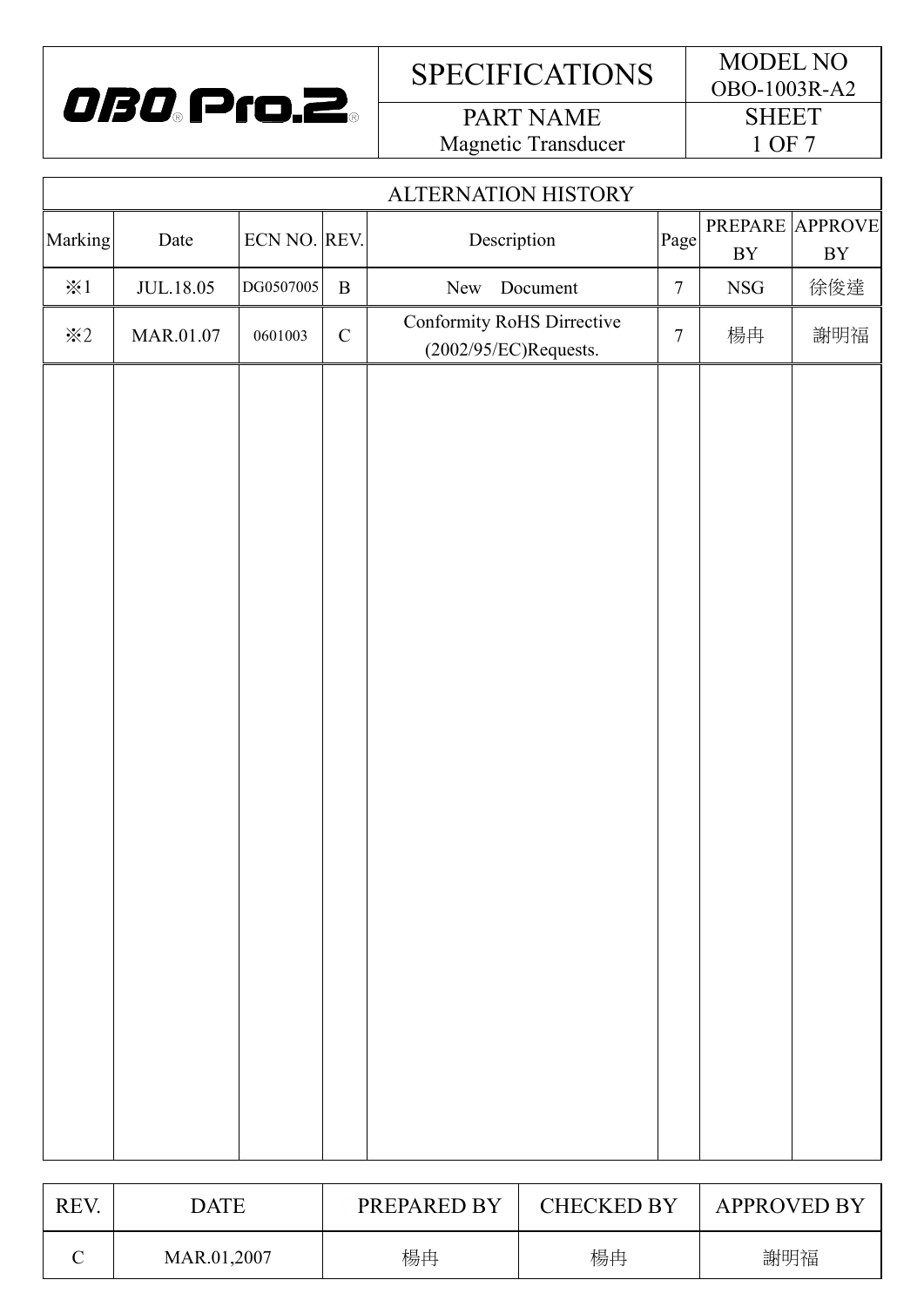

## PART NAME Magnetic Transducer

## MODEL NO : 1003R-A2

I

Features: Conformity RoHS Directive (2002/95/EC) Requests.  $\&2$ 

## 1. General Specifications

|      | Items                                         | Specification                     | Conditions.                                                        |  |
|------|-----------------------------------------------|-----------------------------------|--------------------------------------------------------------------|--|
| 1.1  | <b>Rated Voltage</b>                          | 3.0 Vo-p                          | Vcc<br>$V_0-p$                                                     |  |
| 1.2  | <b>Operating Voltage</b>                      | $2-4$ Vo-p                        | Ωv<br>Squarewave 1/2 Duty                                          |  |
| 1.3  | <b>Resonant Frequency</b>                     | 2730Hz                            |                                                                    |  |
| 1.4  | Sound Pressure Level                          | Min 85dB                          | Standard State, Standard Drive circuit, Rate                       |  |
| 1.5  | Current<br>Average<br>Max 70mA<br>Consumption |                                   | Voltage, Distance at 0.1m(A-weight)2700Hz<br>Square wave 1/2 Duty. |  |
| 1.6  | Coil Resistance                               | $25\pm 3\Omega$                   |                                                                    |  |
| 1.7  | <b>Operating Temp. Range</b>                  | $-20^{\circ}$ C ~ $+60^{\circ}$ C | $SPL \geq 80dB$ at "1.4"                                           |  |
| 1.8  | Storage Temp. Range                           | $-40^{\circ}$ C ~ $+85^{\circ}$ C |                                                                    |  |
| 1.9  | <b>Housing Material</b>                       | Noryl                             |                                                                    |  |
| 1.10 | Weight                                        | 1g                                |                                                                    |  |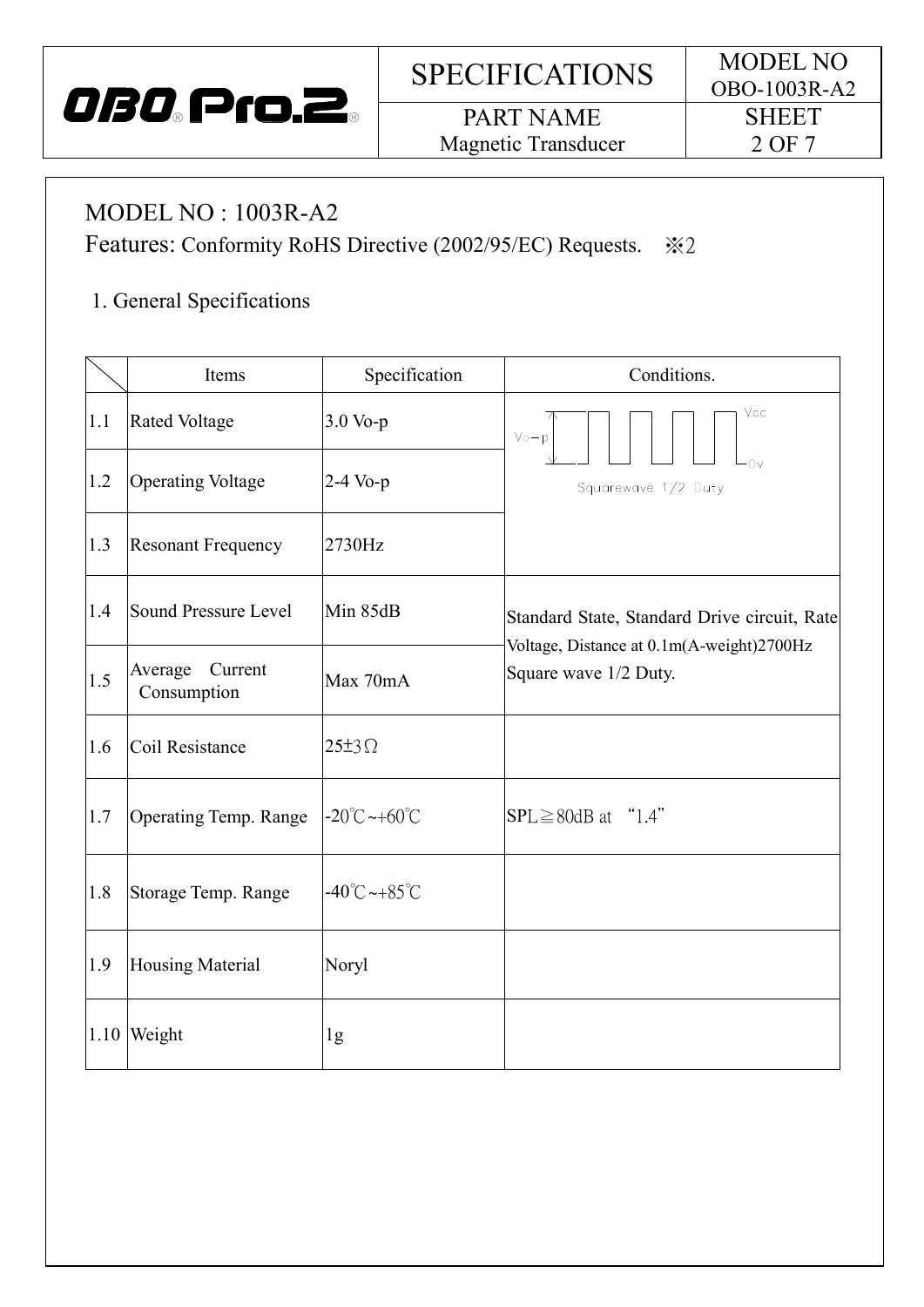PART NAME Magnetic Transducer OBO-1003R-A2 **SHEET** 3 OF 7

- 2 . Standard test Conditions
	- 2.1 Standard State

| <b>Ordinary Temperature</b>                                  | 15 $\degree$ C to 35 $\degree$ C |
|--------------------------------------------------------------|----------------------------------|
| <b>Ordinary Humidity</b>                                     | 25% to 85%                       |
| Ordinary air pressure                                        | 860 to 1060hPa                   |
| In case of doubtful judgment, the test is re-performed under |                                  |
| Basic State.                                                 |                                  |
| 2.2 Basic State                                              |                                  |

| Temperature           | $20\pm2^{\circ}$ C |
|-----------------------|--------------------|
| Humidity              | $60\%$ to 70%      |
| Ordinary air pressure | 860 to 1060hPa     |

#### 3. Test method:

3.1 Standard Drive Circuit

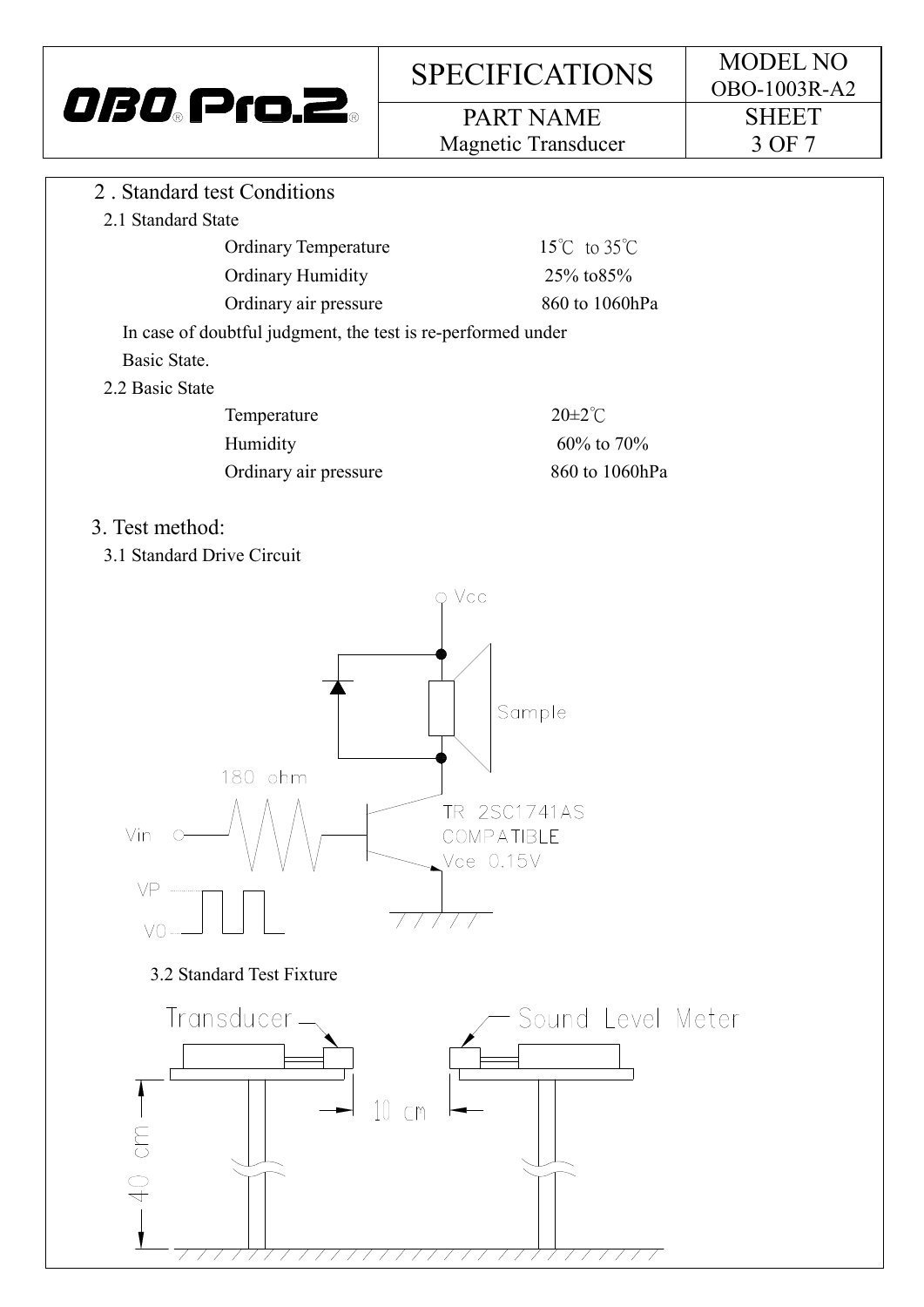

4. Mechanical Layout and Dimensions:



| Iron Tip Temperature | Soldering time          |
|----------------------|-------------------------|
| + 380°C Max.         | Duration 3 seconds Max. |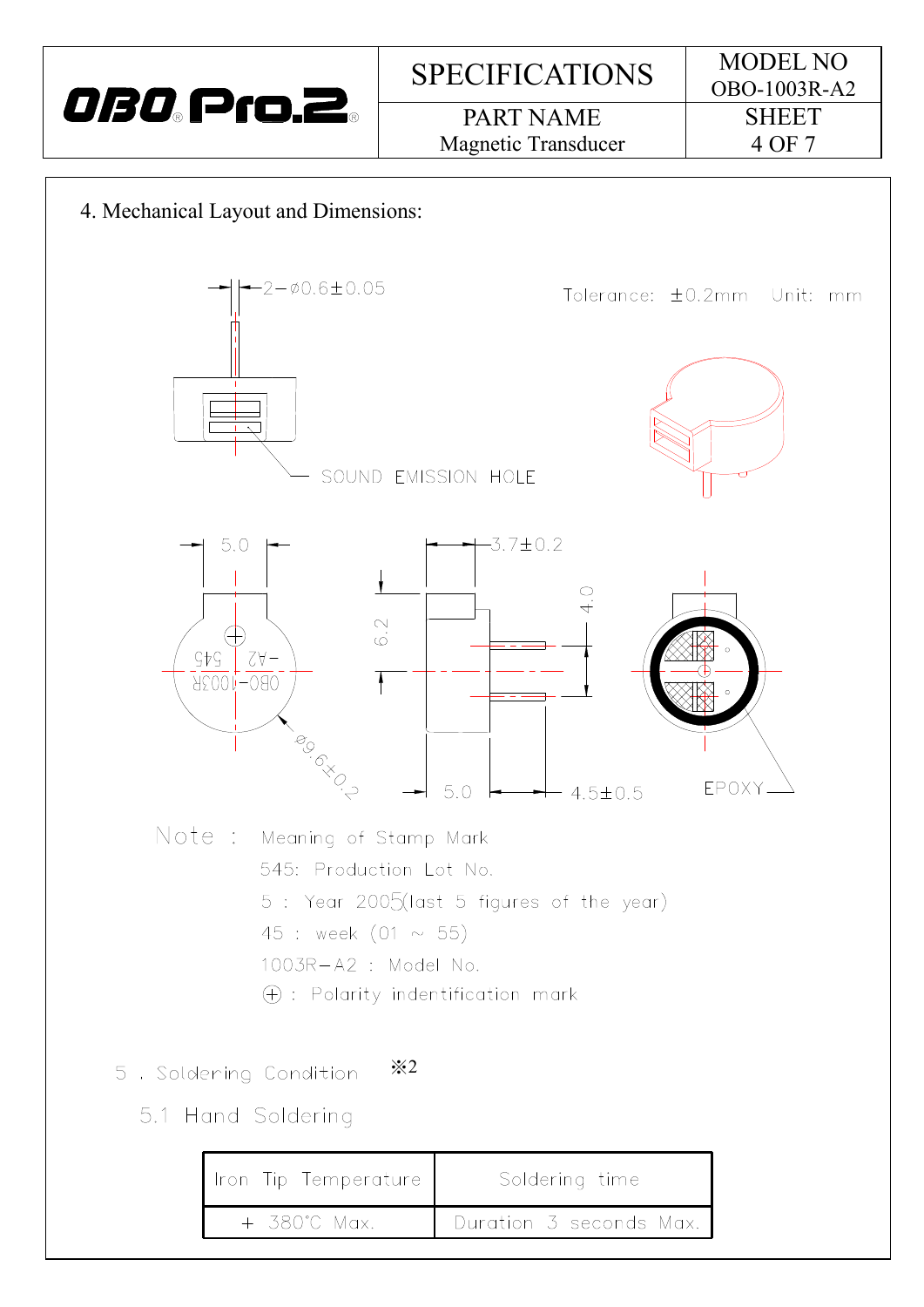

PART NAME Magnetic Transducer OBO-1003R-A2 **SHEET** 5 OF 7

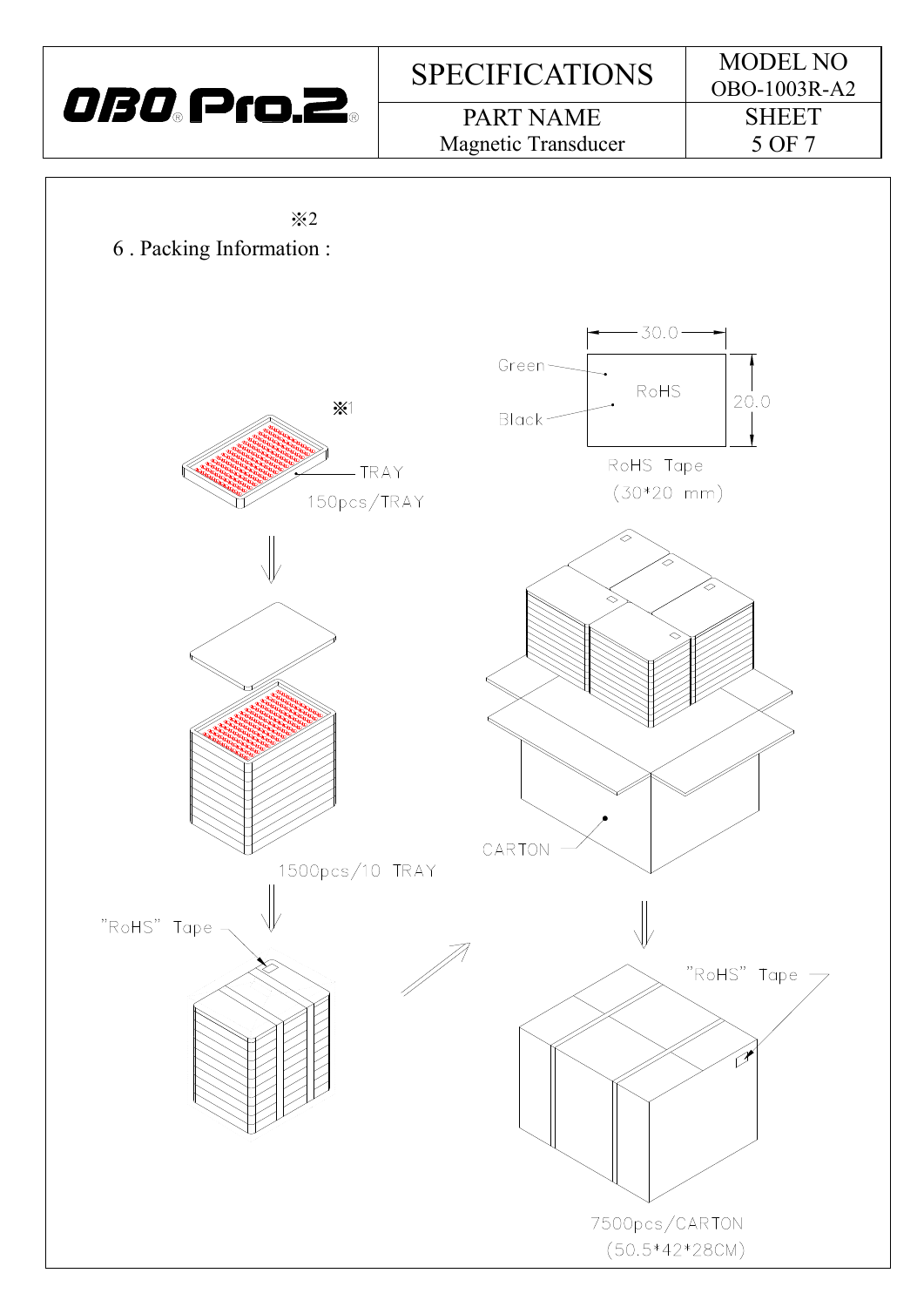

PART NAME Magnetic Transducer

#### ※2

### 7 . Reliability test

| No             | Items                     | Test Conditions                                                                                                                                 | Evaluation Criteria                                                     |
|----------------|---------------------------|-------------------------------------------------------------------------------------------------------------------------------------------------|-------------------------------------------------------------------------|
|                | High Temp.<br>Storage     | Storage in $+85\pm2^{\circ}$ C test box for<br>240 hours, then expose to the room<br>temperature for 2 hours without<br>applying power.         |                                                                         |
| $\overline{2}$ | Low Temp.<br>Storage      | Storage in $-40\pm2^{\circ}$ C test box for<br>240 hours, then expose to the room<br>temperature for 2 hours without<br>applying power.         | After test                                                              |
|                |                           | Make this test for 5 cycle without<br>applying power, then expose to the<br>room temperature for 2 hours.<br>$+85^{\circ}$ C                    | The value of frequency<br>/current/SPL should be<br>meet specifications |
| 3              | Temperature<br>cycle test | $+20^{\circ}$ C<br>$+20^{\circ}$ C<br>$-40^{\circ}$ C<br>$-30$ min $-$<br>$-30$ min $-$<br>15min-<br>15min.                                     |                                                                         |
| $\overline{4}$ | Humidity test             | Storage in $+40\pm2^{\circ}$ C 90-95%RH test<br>box for 48 hours, then expose to<br>the room temperature for 2 hours<br>without applying power. |                                                                         |
| 5              | Vibration test            | $10 - 100 - 10$ Hz, Sinewave,<br>Sweep 15 min.<br>X, Y, Z 3 Direction 2 hours each,<br>Total 6 hours.                                           |                                                                         |
| 6              | Drop test                 | Drop from the height of 100cm to the<br>surface of 10mm thick woodenboard.<br> three directions(x,y,z).                                         |                                                                         |